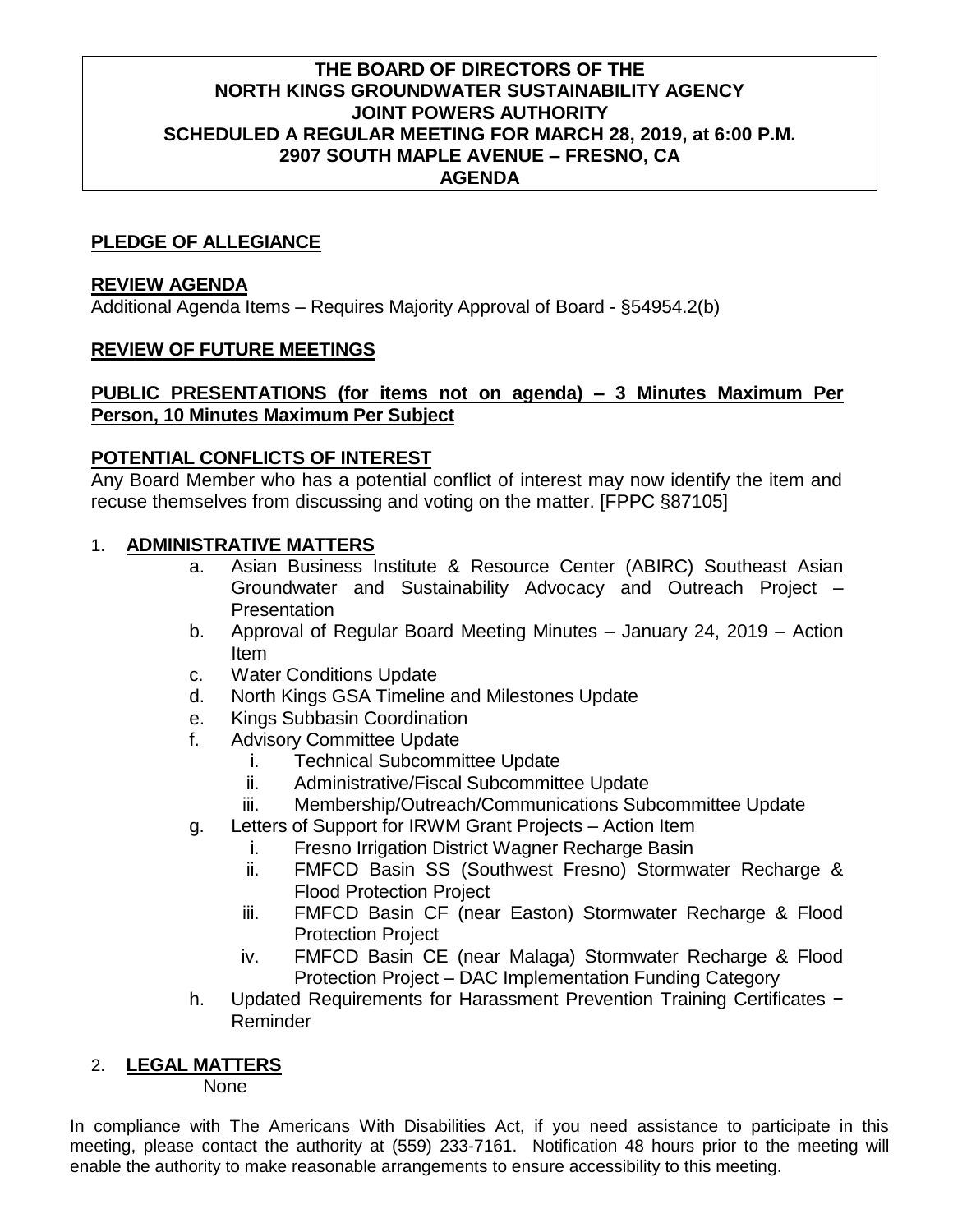#### **THE BOARD OF DIRECTORS OF THE NORTH KINGS GROUNDWATER SUSTAINABILITY AGENCY JOINT POWERS AUTHORITY SCHEDULED A REGULAR MEETING FOR MARCH 28, 2019, at 6:00 P.M. 2907 SOUTH MAPLE AVENUE – FRESNO, CA AGENDA**

# 3. **FINANCIAL MATTERS**

- a. Expense Report for January and February 2019 Action Item
- b. Financial Statements as of February 28, 2019 Action Item
- c. 2018-2019 Revised Budget Action Item

# 4. **EXECUTIVE OFFICER REPORT**

- a. SGMA Town Hall Event (Fox 26/CW 59) Action Item
- b. Executive Officer Replacement − Update

# 5. **DIRECTORS REPORT**

# **CLOSED SESSION**

Public Employee Appointment – Government Code 54957 Title: Executive Officer (Discussion Only)

Conference with Labor Negotiators – Government Code 54957.6 Agency designated representative: Board Chairman Unrepresented employee: Future Executive Officer

# 6. **REPORT ON ACTION TAKEN IN CLOSED SESSION**

# 7. **ADJOURNMENT**

Note: This agenda is posted pursuant to the provisions of the Government Code commencing at Section 54950. The date of this posting is March 25, 2019. Posting locations are: 1) Fresno Irrigation District Office; 2) FID Website; and 3) Notice Box located in front of 2907 S Maple Avenue – Fresno, CA (24 hour access available on District website and in the mailbox in front of building).

"In accordance with California Government Code Section 54957.5, any writing or document that is a public record, relates to an open session agenda item and is distributed less than 72 hours prior to a regular meeting, will be made available for public inspection in the District offices during normal business hours. If, however, the document is not distributed until the regular meeting to which it relates, then the document or writing will be made available to the public at the location of the meeting."

In compliance with The Americans With Disabilities Act, if you need assistance to participate in this meeting, please contact the authority at (559) 233-7161. Notification 48 hours prior to the meeting will enable the authority to make reasonable arrangements to ensure accessibility to this meeting.